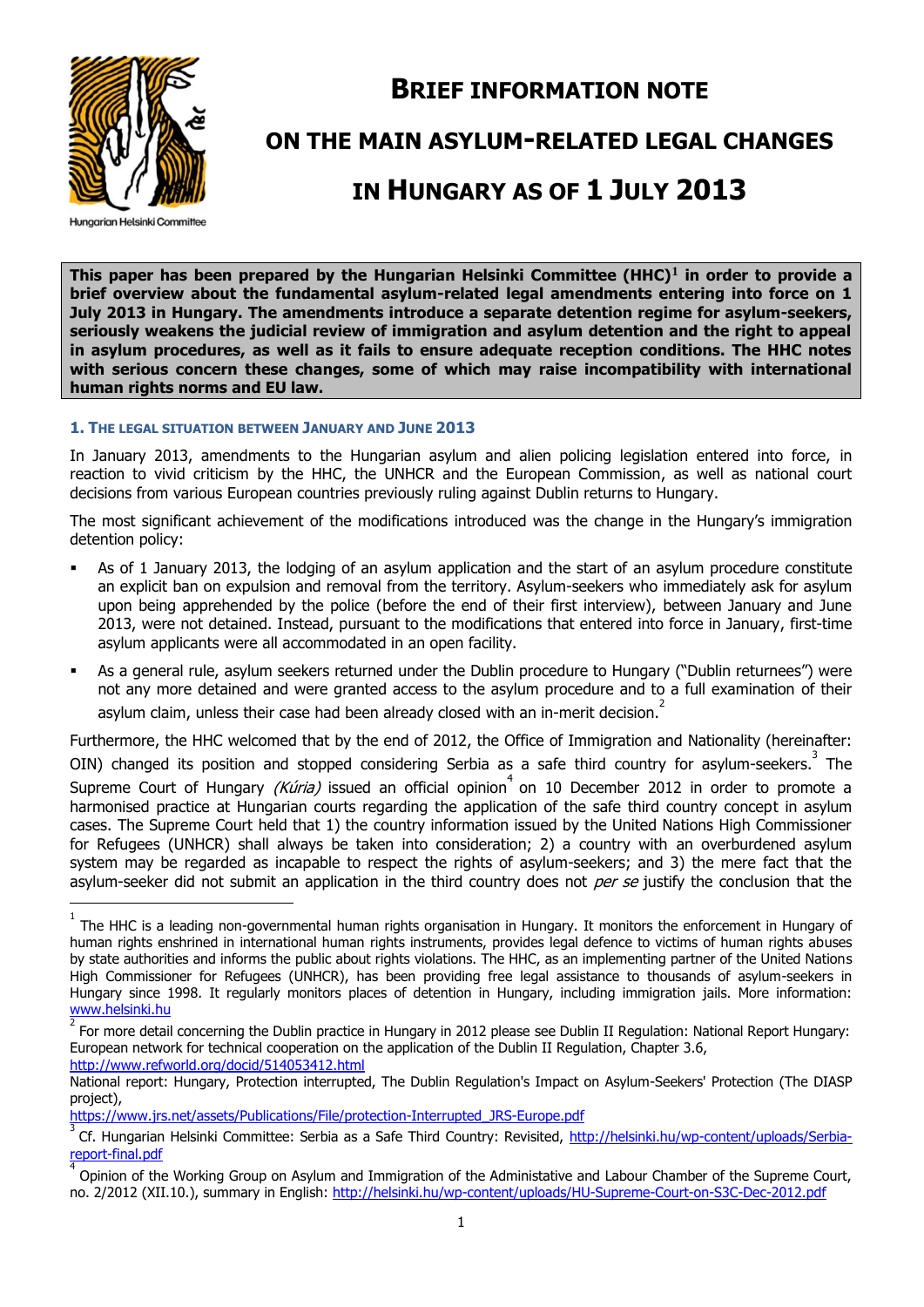third country in question shall be regarded safe in that particular case. This opinion also significantly contributed to the policy change regarding Serbia's qualification as a safe third country.

On 1 July 2013, following the adoption of Bill T/11207, new amendments to the Asylum Act enter into force. The transposition of the Recast Reception Conditions Directive  $\degree$  (not even formally adopted at the time of drafting the amendments) served as a pretext for the changes. Transposition, however, remained limited to provisions concerning detention of asylum-seekers; while in contrast, for instance provisions which entail obligations on Member States in relation to the assessment of the special reception needs of vulnerable persons were not transposed. This information note provides an update about the most relevant legal changes as follows.<sup>7</sup>

#### **2. ASYLUM DETENTION**

 $\overline{a}$ 

The amendments to the Asylum Act entering into force on 1 July 2013 provide **extensive grounds for the detention of asylum-seekers** under a separate legal regime (other than immigration detention), the so-called "asylum detention". Grounds for asylum detention under the new rules include:

- (a) For the verification of the applicant's identity and nationality;
- (b) The asylum-seeker absconded or hinders the processing of the asylum procedure in any other way;
- (c) In order to obtain the information necessary for the processing of the asylum claim, if there are serious grounds to presume that the asylum-seeker would delay or hinder the procedure or would abscond;



- (d) In order to protect the public order and national security;
- (e) If the claim has been submitted at the airport;
- (f) The applicant has repeatedly failed to fulfil his/her obligation to attend procedural acts and thus hinders the processing of a Dublin procedure.

As a more favourable provision compared to the Recast Reception Conditions Directive, it should be noted that asylum-seeking unaccompanied minors cannot be detained. However, no other categories of vulnerable asylumseekers are excluded from detention.

In the HHC's opinion, the above grounds are too vaguely formulated, leaving much room for interpretation, and thereby jeopardising legal certainty – an overriding principle confirmed by the jurisprudence of the European Court of Human Rights. These provisions will undoubtedly lead to a significant increase in the number of detained asylum-seekers. Based on its previous experience with Hungarian authorities applying immigration detention, **the HHC is seriously concerned that OIN would fail to carry out a proper individual assessment** of the cases before subjecting an asylum-seeker to detention, and thus detention will become a quasi-automatic measure for  $-$  at least  $-$  asylum-seekers of certain nationalities.  $\overset{\circ}{ }$ 

<sup>5</sup> Bill no. T/11207 on the amendment of certain acts relating to law enforcement matters amends the Act LXXX of 2007 on Asylum (Asylum Act). A Hungarian version of the amendment is available at [http://parlament.hu/internet/plsql/ogy\\_irom.irom\\_adat?p\\_ckl=39&p\\_izon=11207](http://parlament.hu/internet/plsql/ogy_irom.irom_adat?p_ckl=39&p_izon=11207) .

<sup>6</sup> On 7 June 2013, the European Parliament adopted the final text of the Recast Reception Conditions Directive (Directive laying down standards for the reception of applicants for international protection).

<sup>7</sup> A more comprehensive follow up report will be published once the implementation of these modifications can be explored through monitoring visits. The present briefing refers to the comments made by the UNHCR on the draft amendments, available at: [http://www.unhcr-centraleurope.org/pdf/where-we-work/hungary/unhcr-comments-and-recommendations-on](http://www.unhcr-centraleurope.org/pdf/where-we-work/hungary/unhcr-comments-and-recommendations-on-the-draft-modification-of-migration-related-acts-april-2013.html)[the-draft-modification-of-migration-related-acts-april-2013.html](http://www.unhcr-centraleurope.org/pdf/where-we-work/hungary/unhcr-comments-and-recommendations-on-the-draft-modification-of-migration-related-acts-april-2013.html) .

<sup>8</sup> This ground can in principle be applied in most cases, as more than 95% of asylum-seekers usually arrive in Hungary without documents.

<sup>9</sup> For more information on the HHC's previous experience with the extensive and arbitrary use of immigration detention please see: Hungarian Helsinki Committee: Stuck in Jail – Immigration Detention in Hungary (2010), April 2011, available at: http://helsinki.hu/wp-content/uploads/HHC-immigration-detention\_ENG\_final.pdf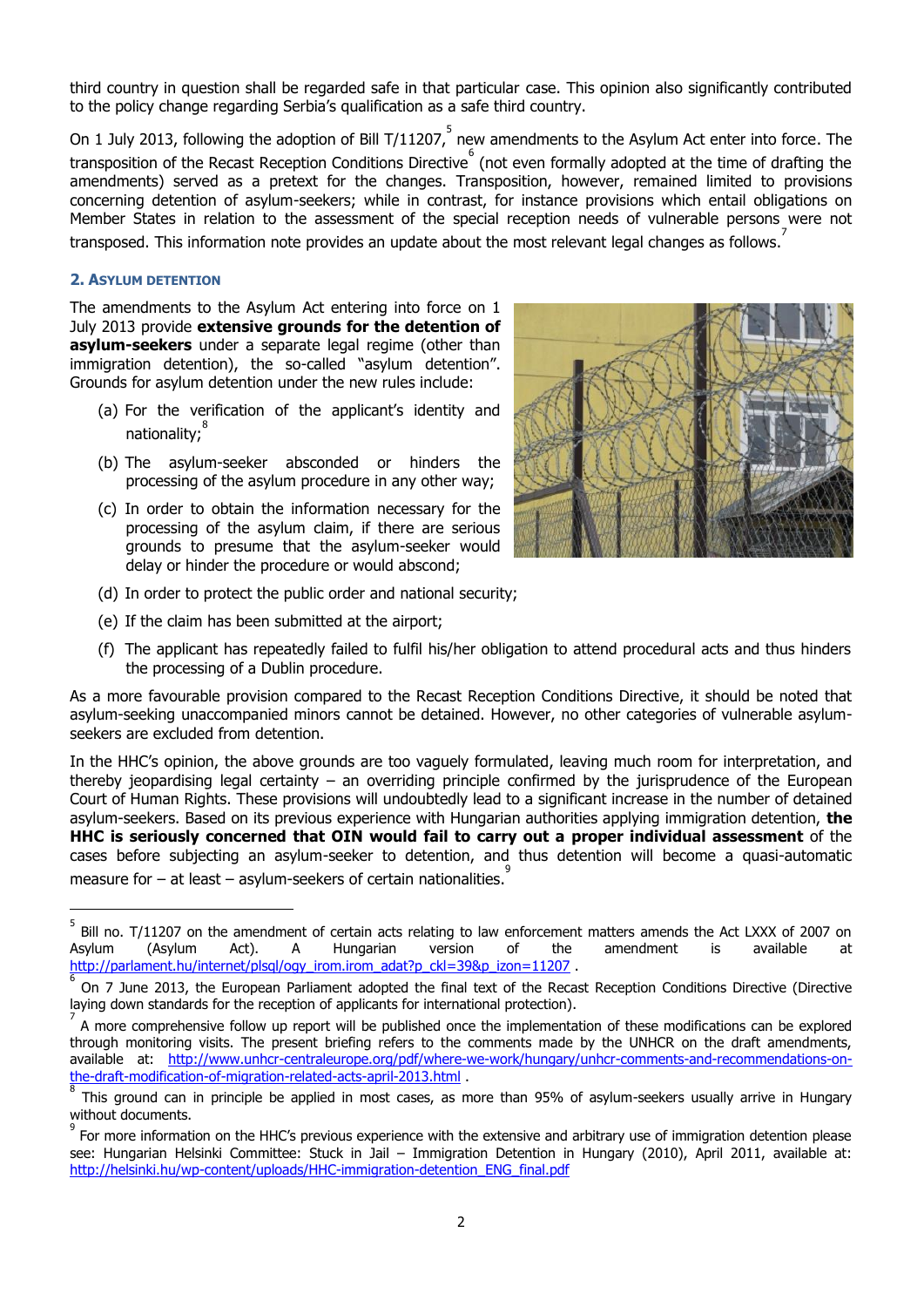It raises further serious concerns that **there are no separate legal remedies against the asylum detention order** since the OIN's decision on detention cannot be appealed. The lawfulness of detention can only be challenged through an **automatic court review system, performed with 60-day intervals**<sup>10</sup> by the same district courts that are also responsible for reviewing immigration detention cases. According to the HHC's experience, the remedy offered by these courts proved to be seriously ineffective in reviewing immigration detention, by approving 99% of immigration detention orders issued by the OIN in recent years.<sup>11</sup> In this light, there is a great risk that the criterion of exceptionality with regard to the detention of asylum-seekers (as set out by EU law) $^{12}$  will not be met.

The maximum period of asylum detention will be **6 months**. The amendment provides for the possibility of detaining asylum-seeking families with children for up to 30 days. The HHC recalls that this is contrary to the UN Convention on the Rights of the Child, in particular against its "best interest of the child" principle, as well as to the guidance of the European Court of Human Rights. <sup>13</sup> Also, **bail** as an alternative to detention is introduced by the amendments, although its scope of application is not defined clearly enough, which may lead to the nonapplication of this measure in practice. The amount of the bail can vary between EUR 500 and 5000, but the conditions of assessment are not properly defined by law, which casts doubts on its transparent and coherent application.

#### **3. JUDICIAL REVIEW IN ASYLUM PROCEDURES**

The regulation in force for several years set a 15-day deadline for the submission of a request for judicial review<sup>14</sup> against negative in-merit decisions on asylum claims. As of 1 July 2013, the deadline for lodging a request for judicial review is decreased to **8 days**. This is a much shorter deadline than in the vast majority of EU member states. Considering the extremely complex legal environment faced by asylum-seekers as well as language, intercultural and health-related barriers, the presumably wide-spread use of detention and the fact that competent legal aid and representation may not be available for many of them in such a limited time, this drastic decrease of the time limit is likely to **jeopardise asylum-seekers' access to an effective remedy**. Currently the HHC is the only organisation providing professional legal assistance and representation services in Hungary with a network of 9 lawyers, while more than 10 000 asylum seekers were registered in the country already between January and June 2013.

The legislator failed to provide any valid justification for this change. In addition, it is noteworthy that the Hungarian asylum procedure is already among the fastest ones in Europe (with only one administrative and one judicial instance involved and with the majority of cases closed with a final decision within 3-9 months). It is therefore difficult to find any other motivation for this amendment than the willingness to limit access to an effective legal remedy against the OIN's decisions.

### **4. RECEPTION CONDITIONS**

Given the increasing number of asylum-seekers in the first half of 2013, $^{15}$  reception arrangements were – in general – subject to fast changes. In March 2013, the police and the OIN reported that new accommodation facilities had to be opened (or re-opened). There is significant **overcrowding** at the main open reception facility in Debrecen (over 1 300 asylum-seekers in mid-June), which led to serious problems (a spectacular



 $\frac{1}{10}$ Meaning that during 60 days the asylum-seeker has no opportunity to seek legal remedy or to challenge detention in any way. 11

Hungarian Helsinki Committee: Access to Protection Jeopardised, Information note on the treatment of Dublin returnees in Hungary, December 2011, page 5, <http://helsinki.hu/wp-content/uploads/HHC-Access-to-protection-jeopardised.pdf>

<sup>12</sup> Recital 15 of the recast Reception Directive reads as follows: "Applicants may be detained only under very clearly defined exceptional circumstances laid down in this Directive and subject to the principle of necessity and proportionality with regard both to the manner and the purpose of such detention." According to Recital 20: "In order to better ensure the physical and psychological integrity of the applicants, detention should be a measure of last resort and may only be applied after all noncustodial alternative measures to detention have been duly examined. [...]." [emphasis added].

<sup>13</sup> See European Court of Human Rights, Affaire Popov c. France, application numbers: 39472/07 et 39474/07, final judgment, 19 April 2012,<http://hudoc.echr.coe.int/sites/eng/pages/search.aspx?i=001-108708>

<sup>14</sup> The law does not provide for administrative appeal in Hungary. 15

More than 10 000 asylum-seekers registered between January and June 2013.